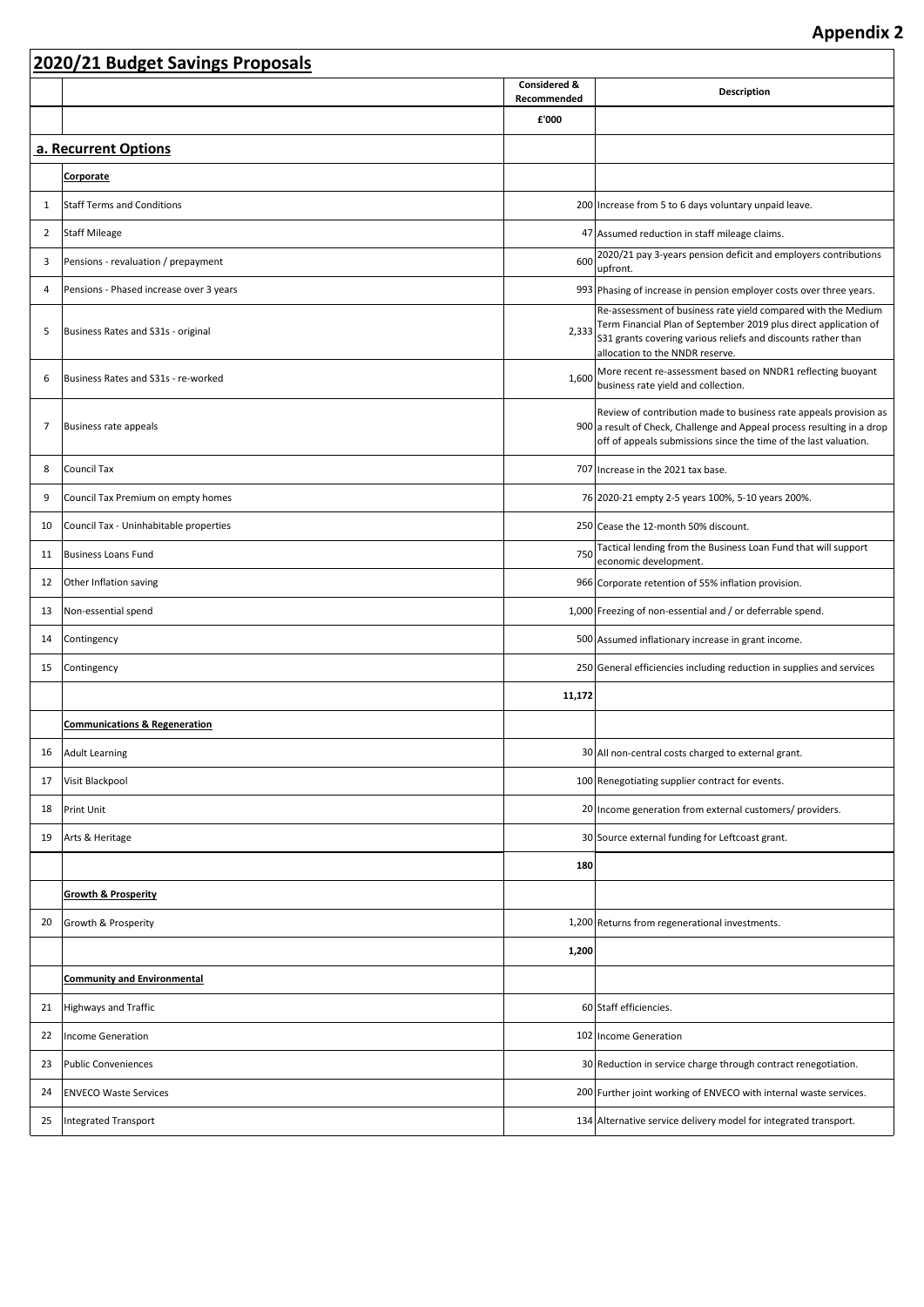|    | 2020/21 Budget Savings Proposals                              |                             |                                                                                                                                                           |  |  |  |
|----|---------------------------------------------------------------|-----------------------------|-----------------------------------------------------------------------------------------------------------------------------------------------------------|--|--|--|
|    |                                                               | Considered &<br>Recommended | <b>Description</b>                                                                                                                                        |  |  |  |
|    |                                                               | £'000                       |                                                                                                                                                           |  |  |  |
| 26 | Parks                                                         |                             | 45 Restructure.                                                                                                                                           |  |  |  |
| 27 | Community Safety                                              |                             | 20 Staff efficiencies.                                                                                                                                    |  |  |  |
|    |                                                               | 591                         |                                                                                                                                                           |  |  |  |
|    | Children's                                                    |                             |                                                                                                                                                           |  |  |  |
| 28 | <b>Business Support</b>                                       | 100                         | General efficiencies including removal vacant posts, income<br>targets, reduction in supplies and services.                                               |  |  |  |
| 29 | <b>Music Services</b>                                         |                             | 30 Staffing efficiencies.                                                                                                                                 |  |  |  |
| 30 | Social Care Out of Hours Cover                                |                             | 13 Review on call payments.                                                                                                                               |  |  |  |
| 31 | Outdoor Education                                             |                             | 40 Integrate outdoor education into leisure services.                                                                                                     |  |  |  |
| 32 | Pupil Welfare service                                         |                             | 76 Income generation from external customers/ providers.                                                                                                  |  |  |  |
| 33 | <b>External grant Funding</b>                                 |                             | 100 Contribution from external grant funding.                                                                                                             |  |  |  |
| 34 | <b>External Placements</b>                                    |                             | TBC Still under review                                                                                                                                    |  |  |  |
|    |                                                               | 359                         |                                                                                                                                                           |  |  |  |
|    | <b>Chief Executive</b>                                        |                             |                                                                                                                                                           |  |  |  |
| 35 | Strategic Housing                                             |                             | 20 Staffing efficiencies.                                                                                                                                 |  |  |  |
| 36 | <b>Personal Assistants</b>                                    |                             | 30 Staffing efficiencies.                                                                                                                                 |  |  |  |
| 37 | <b>HR</b>                                                     | 25                          | General efficiencies including removal vacant posts, income<br>targets, reduction in supplies and services.                                               |  |  |  |
| 38 | Policy/Performance                                            |                             | 40   Income generation from external customers/ providers.                                                                                                |  |  |  |
| 39 | <b>Housing Options</b>                                        |                             | 300 Removal of company contribution and reprofiling of grant.                                                                                             |  |  |  |
| 40 | <b>Supported Housing</b>                                      |                             | TBC Still under review                                                                                                                                    |  |  |  |
| 41 | Systems Intelligence                                          |                             | 30 Staffing efficiencies.                                                                                                                                 |  |  |  |
|    |                                                               | 445                         |                                                                                                                                                           |  |  |  |
|    | Adults                                                        |                             |                                                                                                                                                           |  |  |  |
| 42 | <b>Extra Support</b>                                          |                             | 176 Release funding not now needed for new service development.                                                                                           |  |  |  |
| 43 | Gloucester Avenue                                             |                             | 254 Service cessation.                                                                                                                                    |  |  |  |
| 44 | <b>Financial Assessment Reviews</b>                           |                             | 310 Full year effect of compliance reviews.                                                                                                               |  |  |  |
| 45 | Person centred reviews in Supported Living                    |                             | Full year effect of work with the Fire Service, residents and<br>500 providers to optimise personalised care arrangements in<br>Supported Living.         |  |  |  |
| 46 | Person centred reviews of support for effective care delivery | 50                          | Person centred review of double handed care packages and<br>equipment to support carers to deliver optimum personalised care.                             |  |  |  |
| 47 | <b>Intermediate Care Services</b>                             | 1,500                       | Resources identified for joint working with the Council on the<br>impact of deprivation and prevention.                                                   |  |  |  |
| 48 | DoLs                                                          |                             | 50 NHS and CCG to allow the council to become the lead partner.                                                                                           |  |  |  |
|    |                                                               | 2,840                       |                                                                                                                                                           |  |  |  |
|    | <b>Resources</b>                                              |                             |                                                                                                                                                           |  |  |  |
| 49 | Resources - All services                                      |                             | General efficiencies including removal vacant posts, income<br>510 targets, reduction in supplies and services and one-off contribution<br>from reserves. |  |  |  |
|    |                                                               | 510                         |                                                                                                                                                           |  |  |  |
|    | <b>Governance &amp; Partnerships</b>                          |                             |                                                                                                                                                           |  |  |  |
| 50 | Income generation                                             |                             | 60   Income generation from external customers/ providers.                                                                                                |  |  |  |
| 51 | Legal Services                                                |                             | 40 Invest in internal post to save external contract costs.                                                                                               |  |  |  |
|    |                                                               | 100                         |                                                                                                                                                           |  |  |  |